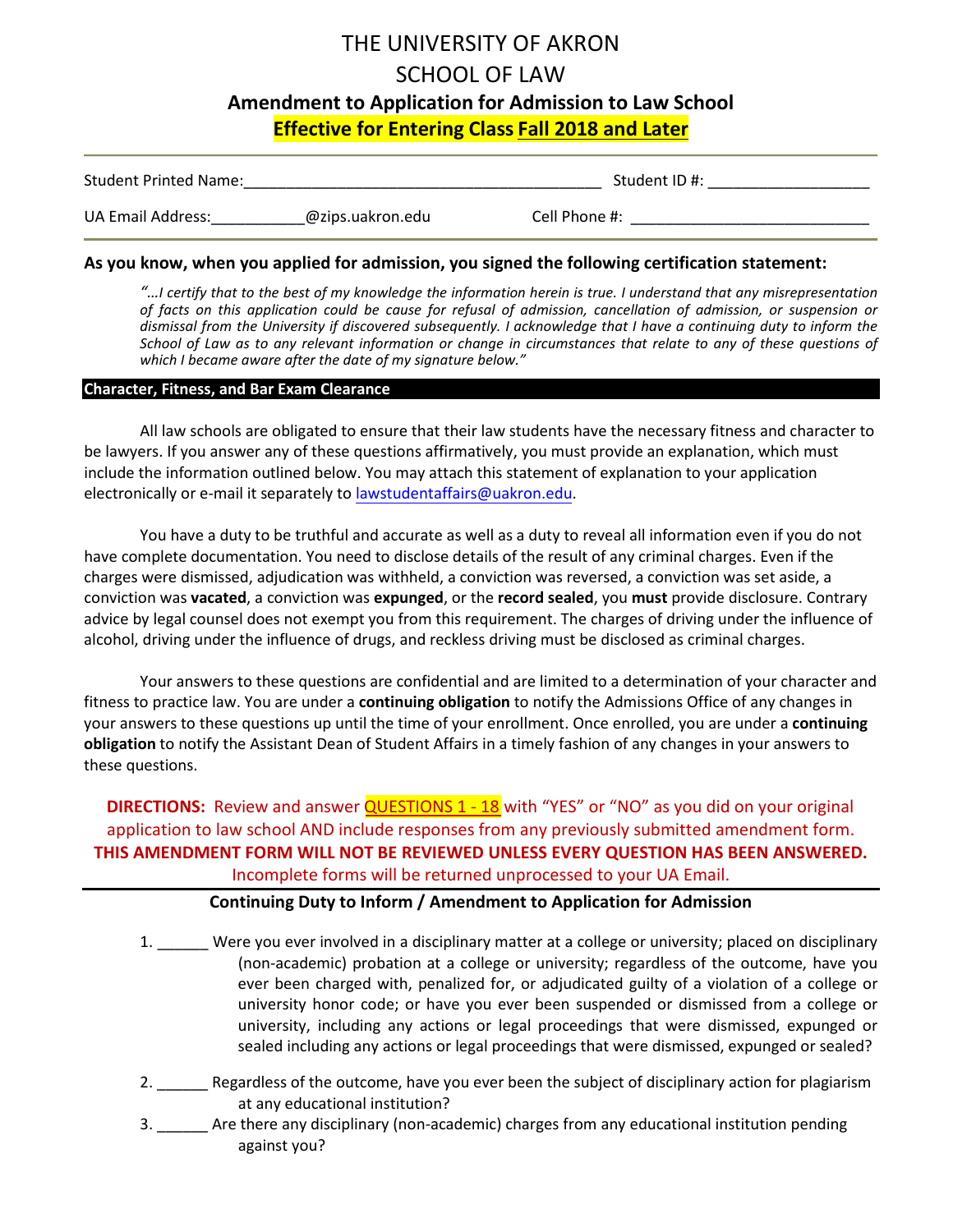#### **Student Printed Name:**  $\bullet$  **and**  $\bullet$  **and**  $\bullet$  **and**  $\bullet$  **and**  $\bullet$  **and**  $\bullet$  **and**  $\bullet$  **and**  $\bullet$  **and**  $\bullet$  **and**  $\bullet$  **and**  $\bullet$  **and**  $\bullet$  **and**  $\bullet$  **and**  $\bullet$  **and**  $\bullet$  **and**  $\bullet$  **and**  $\bullet$  **and**  $\bullet$  **and**  $\bullet$  **and**  $\bullet$  **and**  $\bullet$  **and**  $\bullet$  **and**

- 4. \_\_\_\_\_\_ As a member of any profession, have you ever been subject to disciplinary action by a licensing board or professional association, or had any license denied, suspended, or revoked, including any complaints that were dismissed, expunged or sealed?
- 5. \_\_\_\_\_\_ As a member of any profession, have you ever been removed from office, public or private, because of conduct reflecting upon your character or charged with conduct reflecting on your character that could result in removal from office?
- 6. Are there any criminal charges pending against you?
- 7. \_\_\_\_\_\_ Have you been arrested, charged, formally accused, cited, fined, posted bail, subject to a restraining order, or ordered to do community service for the violation of any law (including any juvenile or expunged matters, but excluding traffic or parking violations)?
- 8. \_\_\_\_\_\_ Have you ever been or are you currently a party to or otherwise involved (except as a witness) in any criminal or quasicriminal action or legal proceeding (including, but not limited to, a misdemeanor, minor misdemeanor, traffic offense or felony), including any actions or legal proceedings that were dismissed, expunged, or sealed?
- 9. \_\_\_\_\_\_ Have you ever been or are you currently a party to or otherwise involved (except as a witness) in any action or legal proceeding in a juvenile court, including any actions or legal proceedings that were dismissed, expunged or sealed?
- 10. \_\_\_\_\_\_ Have you ever been summoned for a violation of any statute, regulation or ordinance?
- 11. \_\_\_\_\_\_ Do you have any outstanding or unpaid fines, court costs, or tickets, including those for traffic or parking violations?
- 12. \_\_\_\_\_\_ Have you ever been granted immunity from prosecution?
- 13. \_\_\_\_\_\_ Have you ever been cited or arrested for contempt of court for any reason, including, but not limited to, failure to appear as a witness or answer a subpoena or a jury summons?
- 14. \_\_\_\_\_\_ Have you ever been the subject of a court martial hearing, dishonorably discharged from military service, or administratively separated from military service with other than an honorable discharge?
- 15. \_\_\_\_\_\_ Have you ever been terminated, suspended, disciplined, laid-off, or permitted to resign in lieu of termination from any job?
- 16. \_\_\_\_\_\_ Have you ever been sued for a non-criminal act that was alleged to have been intentional?
- 17. \_\_\_\_\_\_ Have you been cited or fined for any moving traffic violations within the last ten years (including moving violations that were dismissed, reduced, or removed from your record)?
- 18. Have you ever been arrested for or charged with operating a vehicle while under the influence of drugs or alcohol?